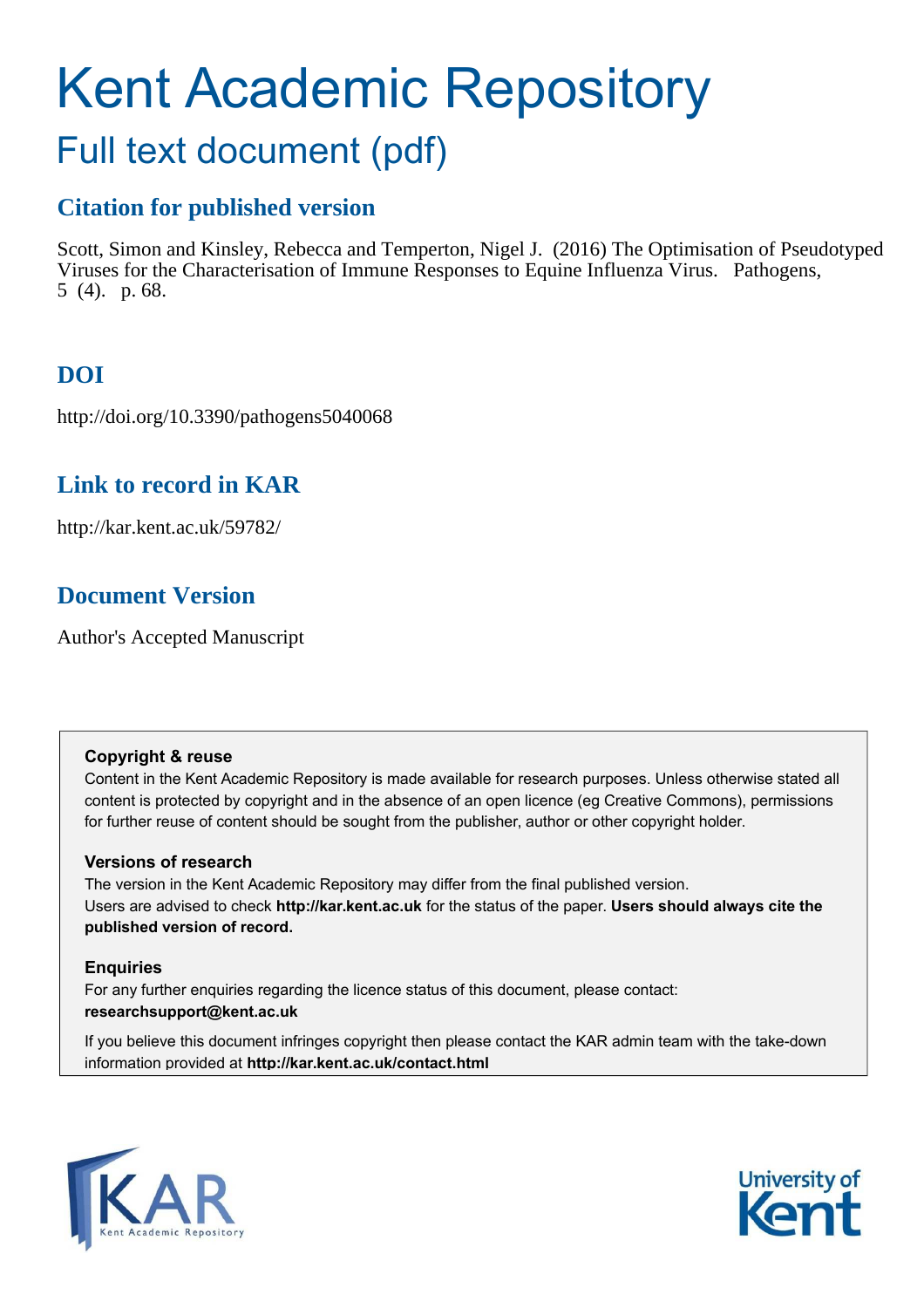



## *Article*  **The Optimisation of Pseudotyped Viruses for the Characterisation of Immune Responses to Equine Influenza Virus**

### **Simon D. Scott <sup>1</sup> , Rebecca Kinsley <sup>1</sup> , Nigel Temperton <sup>1</sup> and Janet Daly 2,\***

- 1 Viral Pseudotype Unit, School of Pharmacy, University of Kent, Central Avenue, Chatham Maritime ME4 4TB, UK; S.D.Scott@kent.ac.uk (S.D.S.); rk320@kent.ac.uk (R.K.); n.temperton@kent.ac.uk (N.T.)
- 2 School of Veterinary Medicine and Science, University of Nottingham, Sutton Bonington LE12 5RD, UK
- **\*** Correspondence: janet.daly@nottingham.ac.uk; Tel.: +115-95-16475

Academic Editor: Janet Daly Received: 1 September 2016; Accepted: 4 December 2016; Published: date

**Abstract:** Pseudotyped viruses (PVs) produced by co-transfecting cells with plasmids expressing lentiviral core proteins and viral envelope proteins are potentially powerful tools for studying various aspects of equine influenza virus (EIV) biology. The aim of this study was to optimise production of equine influenza PVs. Co-transfection of the HAT protease to activate the haemagglutinin (HA) yielded a higher titre PV than TMPRSS2 with the HA from A/equine/Richmond/1/2007 (H3N8), whereas for A/equine/Newmarket/79 (H3N8), both proteases resulted in equivalent titres. TMPRSS4 was ineffective with the HA of either strain. There was also an inverse relationship between the amount of protease-expression plasmids and the PV titre obtained. Interestingly, the PV titre obtained by co-transfection of a plasmid encoding the cognate N8 NA was not as high as that generated by the addition of exogenous neuraminidase (NA) from *Clostridium perfringens* to allow the release of nascent PV particles. Finally, initial characterisation of the reliability of PV neutralisation tests (PVNTs) demonstrated good intra-laboratory repeatability. In conclusion, we have demonstrated that equine influenza PV production can be readily optimised to provide a flexible tool for studying EIV.

**Keywords:** equine influenza; pseudotyped virus; neutralisation assay

#### **1. Introduction**

Pseudotyped viruses (PVs) are increasingly being used to study a wide range of aspects of virus biology such as receptor binding, antiviral screening, vaccine evaluation, and seroepidemiology (reviewed in [1]). A typical approach for generating PVs is to co-transfect 'producer' cells with plasmids expressing (i) the envelope protein of a virus of interest; (ii) proteins of a 'core' virus, often a retrovirus; and (iii) a reporter transgene. The envelope protein enables the virus to enter 'target' cells permissive to the virus of interest. During cell transduction, the reporter transgene becomes integrated into the genome of the cell (e.g., via lentivirus vector components) and is expressed, permitting quantification. Influenza A viruses express two surface glycoproteins; haemagglutinin (HA) and neuraminidase (NA). The HA mediates binding to receptors on host cells prior to internalisation of the virus and is a major target of virus neutralising antibodies. In order for influenza virus particles to become infectious, the newly synthesised HA polyprotein (HA0) has to undergo precise protease-mediated cleavage into two subunits (HA1 and HA2). This event exposes a 'fusion peptide' crucial for endosomal membrane fusion (reviewed in [2]). In nature, this virion activation is performed by intracellular enzymes. For most influenza A subtypes, including the equine H3N8 subtype, this cleavage relies on trypsin or trypsin-like proteases such as Transmembrane Protease Serine S1 member (TMPRSS2 or epitheliasin) or Human Airway Trypsin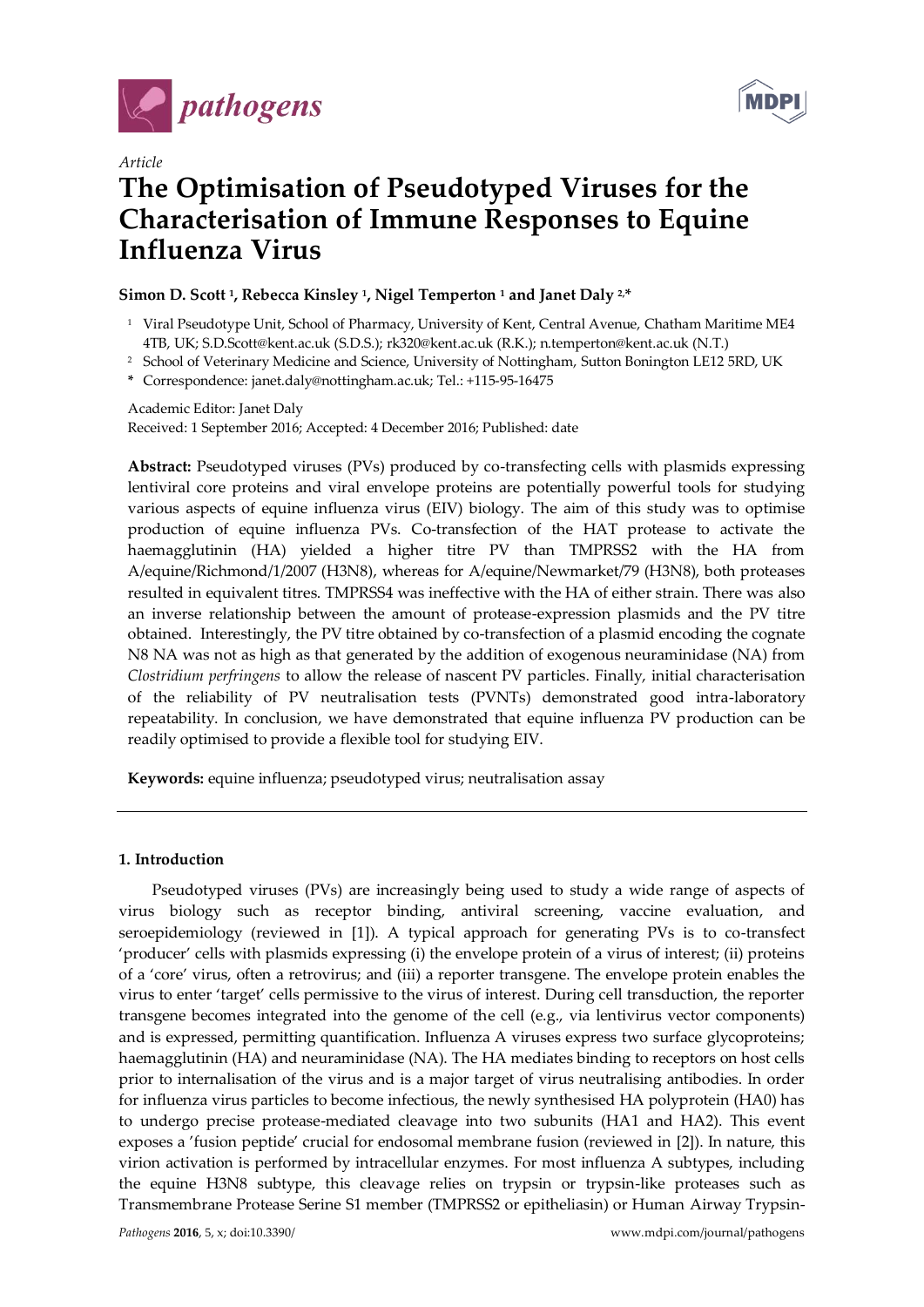like protease (HAT or TMPRSS11D) [3]. Therefore, to generate infective influenza PV particles, cotransfection of a fourth plasmid expressing protease is required (reviewed in [1]).

Accumulation of amino acid changes in the HA by a process known as antigenic drift means that antibodies raised by exposure to an earlier strain (either through infection or vaccination) may no longer be fully protective against a newer strain. Thus, both human and equine influenza virus (EIV) vaccine strains are updated regularly, albeit more frequently for human influenza. Analysis of the serological response to vaccination with updated vaccines is an important component of the process for updating vaccines. Although neutralisation tests are generally regarded as the gold standard for measuring antibody titres, the haemagglutination inhibition (HI) test remains the mainstay of human influenza vaccine evaluation. However, the single radial haemolysis (SRH) assay is more widely used to evaluate equine influenza vaccines as SRH levels correlate with protective efficacy of vaccines (reviewed in [4]). We previously demonstrated a 65% correlation between the results of a neutralisation test using an EIV PV and an SRH assay, with the pseudotyped virus neutralisation test (PVNT) appearing slightly more sensitive [5]. However, the PV used only expressed the EIV HA, and a recent study highlighted the importance of the antibody response to NA, measured by a neuraminidase inhibition test, in determining protection against infection for human influenza [6].

The NA protein is essential for release of nascent virus particles; therefore, in order to harvest HA-pseudotyped virus particles from cell culture media during production, it is necessary to provide NA. Typically, exogenous NA, derived from commercially purified sources (e.g., *Clostridium perfringens*) is added to the cell culture medium after plasmid-transfection. However, influenza PVs can be generated by incorporating NA-expressing plasmids in the co-transfection procedure, thereby producing particles with both HA and NA on their surface [7–12].

In this study, we sought to optimise production of PVs by first employing different proteases with the particular aim of maximizing titre to enable large-scale studies to be performed using a single PV batch. We also generated a PV co-expressing the EIV H3 HA and N8 NA from the same strain and compared the titre obtained with that obtained by providing exogenous NA. Finally, we performed some initial characterisation of intra-laboratory repeatability of the PVNT.

#### **2. Results**

#### *2.1. The Effect of Different Proteases on Equine Influenza H3 PV Titre*

Figure 1 shows the relative titres of PVs generated for two strains of equine influenza (A/equine/Newmarket/1979 and A/equine/Richmond/1/2007) using different quantities of TMPRSS2, TMPRSS4, and HAT (TMPRSS11D) protease plasmids. In all cases, the highest titre was achieved using the lowest amount of protease plasmid (125 ng per transfection). There was no significant difference in titre obtained using 125 ng of the TMPRSS4 plasmid and the negative control in which no protease was provided (*p* > 0.05), suggesting that TMPRSS4 does not cleave the equine H3 HA. In contrast, 125 ng of the TMPRSS2 and HAT plasmids resulted in high PV titres (>1 × 10<sup>8</sup> Relative Luminescence Units/RLU) for both H3 strains. For Richmond/2007, HAT yielded a significantly higher titre PV than TMPRSS2 ( $p = 0.042$ ). However, there was no significant difference in PV titre using HAT or TMPRSS2 for the Newmarket/79 strain  $(p = 0.217)$ .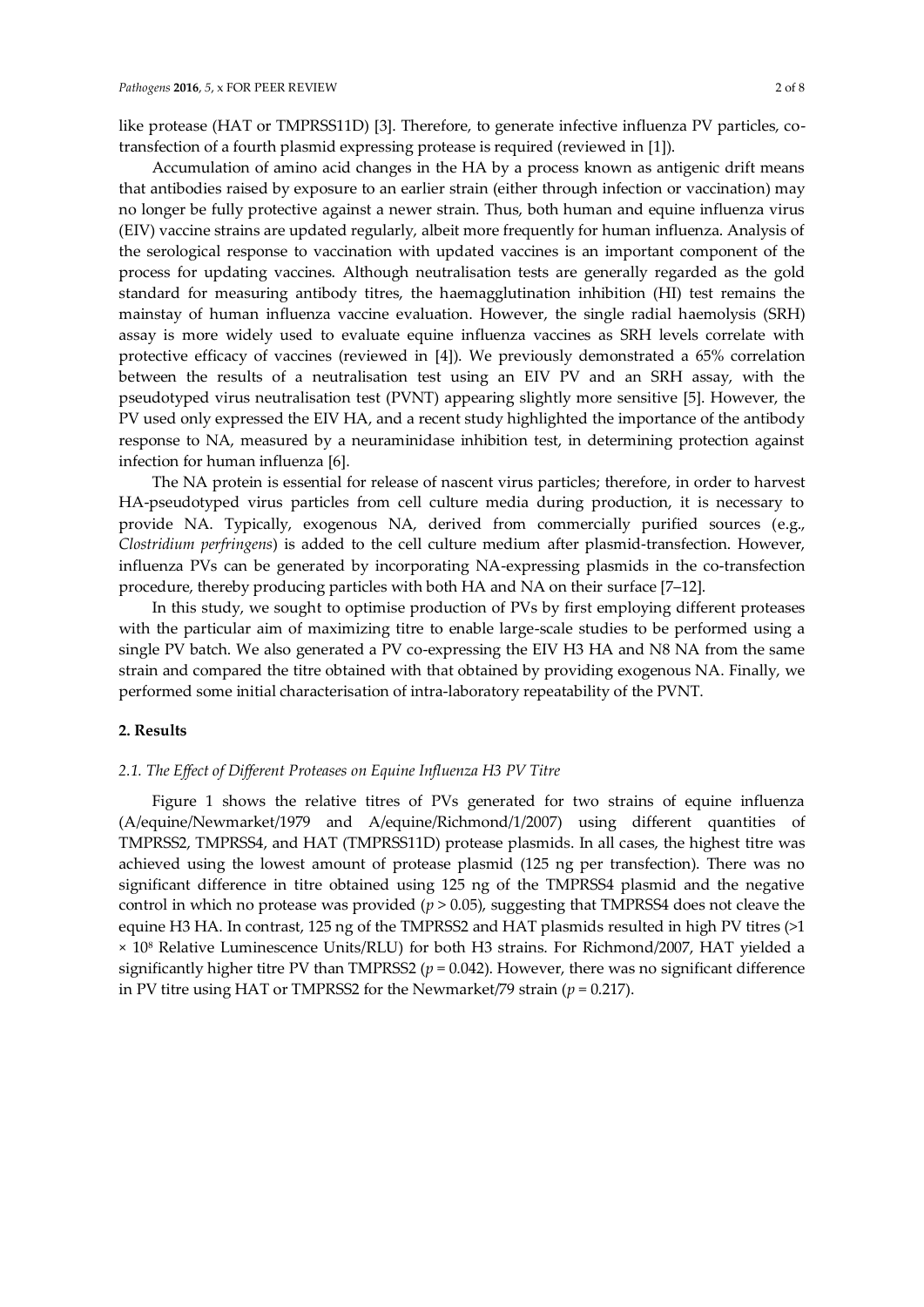$(a)$ 



**Figure 1.** Titres obtained after transduction of 293T target cells with pseudotyped viruses produced via co-transfection of three different protease-expressing plasmid vectors (TMPRSS2, TMPRSS4, HAT) using a range of protease plasmid masses for two strains: (**a**) A/equine/Newmarket/1979 (H3N8); (b) A/equine/Richmond/1/2007 (H3N8). Controls had no protease-expressing plasmid (Δ protease) or no HA plasmid (ΔHA) added during transfection. Titres are expressed as mean relative luminescence units (RLU) per mL with error bars indicating the standard error of the mean. Statistically significant differences were calculated using an unpaired t-test and indicated by \* (*p* < 0.05).

#### *2.2. Influence of Source of Neuraminidase on PV Titre*

The titre of PVs obtained using a standard production protocol in which exogenous (*Clostridium perfringens*) NA is added was compared with the titre obtained with the incorporation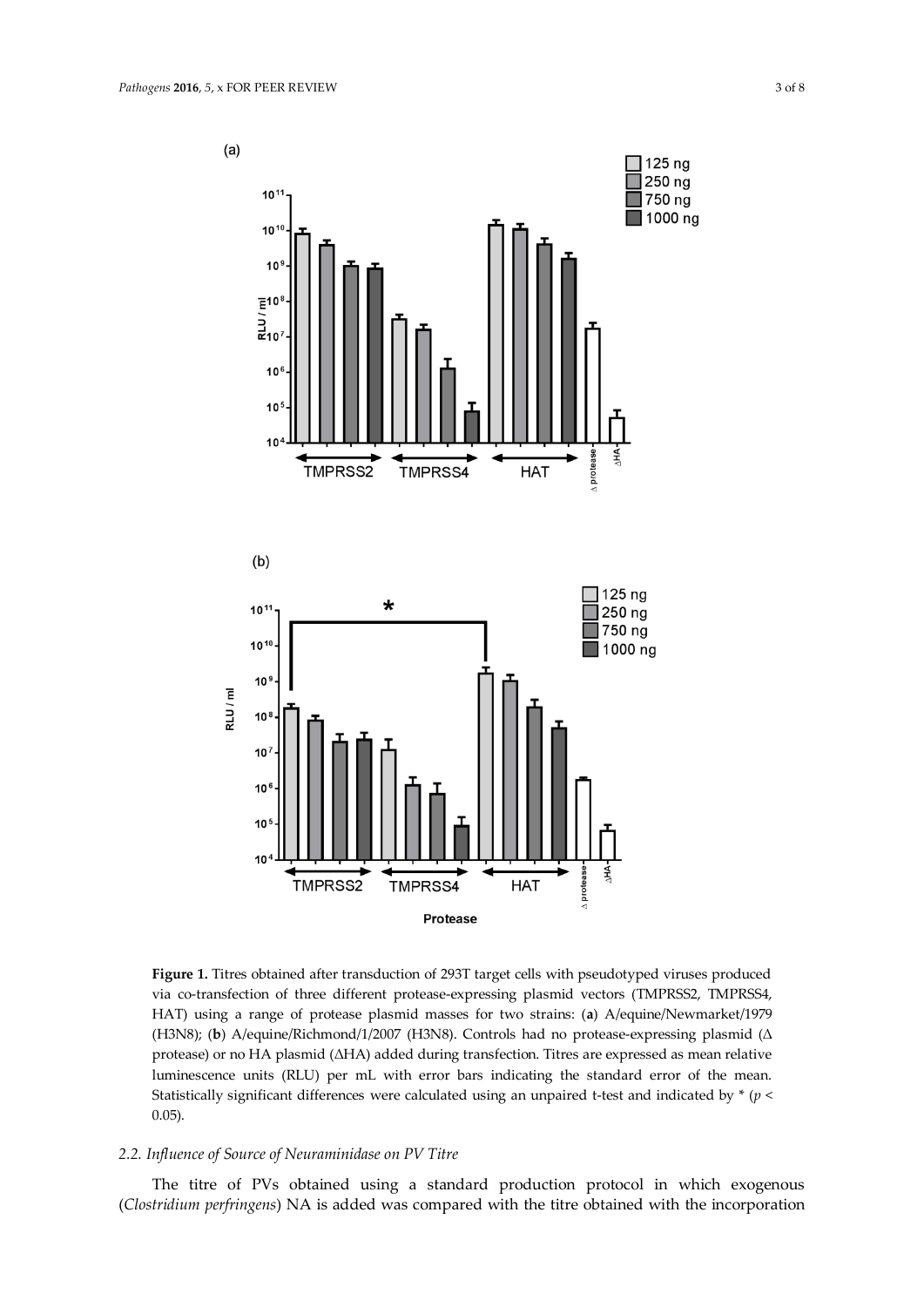of influenza NA proteins into PV particles (Figure 2). The titre was similar (around 10<sup>5</sup> RLU/mL) for negative controls with no NA provided ( $\triangle$ NA) or no surface protein provided ( $\triangle$ NA/HA). Addition of exogenous NA resulted in a significantly higher titre PV than the negative controls ( $p = 0.001$ ), demonstrating that NA is essential for release of PV particles from producer cells. Providing NA of the N8 subtype by co-transfecting plasmid resulted in a high titre PV. Interestingly, the PV with N8 NA from the same virus strain as the HA was significantly higher than the Delta NA control, but was lower in titre than the PV produced with exogenous NA.



**Figure 2.** Titres of influenza A/equine/Richmond/1/2007 (H3N8) pseudotyped virus generated by co-transfection with plasmids expressing HA and N8 or by addition of an exogenous source of NA (exNA) 24 h post-transfection. Negative controls had H3 HA but no NA added  $(ANA)$  or neither NA or HA added ( $\triangle HA/NA$ ). Titres are expressed in relative luminescence units (RLU) per mL. Error bars show standard error of the mean of 8 replicates. The statistically significant difference (Mann-Whitney test) between mean RLU/mL of N8 plasmid and the addition of exNA is indicated by \*\*\*  $(p < 0.001)$ .

#### *2.3. Repeatability of Pseudotyped Virus Neutralisation Tests (PVNTs)*

Using a positive control serum sample and a PV expressing the HA of A/equine/Richmond/07 (H3N8), PVNTs were performed on four independent occasions (Figure 3). One-way ANOVA of the antibody titres expressed as  $IC_{50}$  (the reciprocal of serum dilution required for 50% PV neutralisation) revealed no significant differences between the repeats (*p* = 0.318).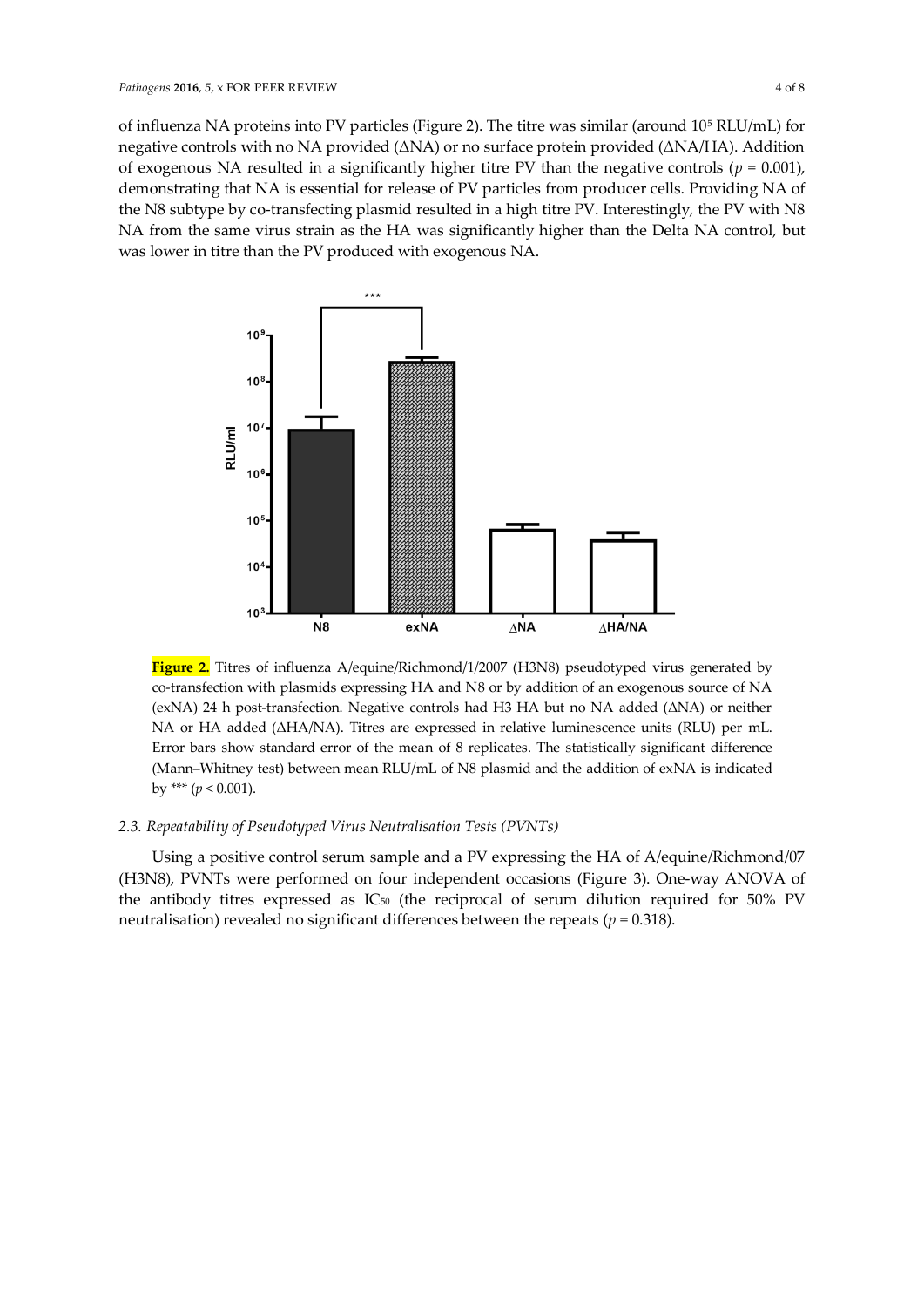

Figure 3. Neutralisation titres (50% inhibitory concentration, IC<sub>50</sub>) obtained using a positive control serum in four independent PVNTs using a PV expressing A/equine/Richmond/1/2007 (H3N8) HA (produced with an endogenous HAT protease-encoding plasmid and an exogenous source of NA). The PV RLU input ranged from 1.83 to 3.43  $\times$  10<sup>5</sup>, and the serum dilution range was 1:800 to 1:6,553,600. Individual data points represent the  $IC_{50}$  calculated from each of the 5 (or 4) internal PVNT repeats. Horizontal line indicates mean IC<sub>50</sub> and whiskers represent the standard error of the mean.

#### **3. Discussion**

Pseudotyped virus neutralisation tests are being increasingly used to measure antibody responses to influenza A viruses for experimental studies. However, if they are to be more widely adopted, including outside the research laboratory, PVNTs will have to demonstrate at least equivalent utility to established assays. As variability can occur when the reagents used change from assay to assay, we investigated whether different proteases to cleave, and thus activate the HA, could be used to optimise the titre of PV produced for larger or high-throughput serological studies. This would reduce the necessity to use different batches of PV within a single study. Our results indicated that human HAT and TMPRSS2 proteases can efficiently cleave both equine influenza H3 strain HAs tested. Higher titres of the Richmond/07 PV were obtained using HAT than with TMPRSS2 while titres obtained with Newmarket/79 were equivalent using HAT or TMPRSS2. The use of TMPRSS2 to successfully generate PVs expressing HA from various subtypes has been previously reported [13,14], and TMPRSS2 was used to generate the first reported equine influenza PV [5]. The HAT protease has also been used previously to generate PVs expressing human H3, H1, and H5 [14]. However, the titre of equine H3 PVs generated using TMPRSS4 was no better than the negative control lacking protease. Chaipan et al. (2009) demonstrated that TMPRSS4 could be used to produce a PV bearing the A/South Carolina/1/1918 (H1N1) pandemic strain HA, using the same expression plasmid used in this study [15]. The HA cleavage sites of the H1 HA from the 1918 strain and both equine H3 HAs used in the current study are monobasic (Q-X-R), specifically QIR in the case of both equine H3 strains. However, it is possible that amino acid changes in the vicinity of the cleavage site may influence the ability of different proteases to recognise and cleave the HA from different virus subtypes or strains.

Although optimisation of the HA and core plasmids is extensively reported (reviewed in [1]), there is an absence of published work describing the impact of varying the amounts of protease used during PV production. An inverse correlation between the amount of protease-expressing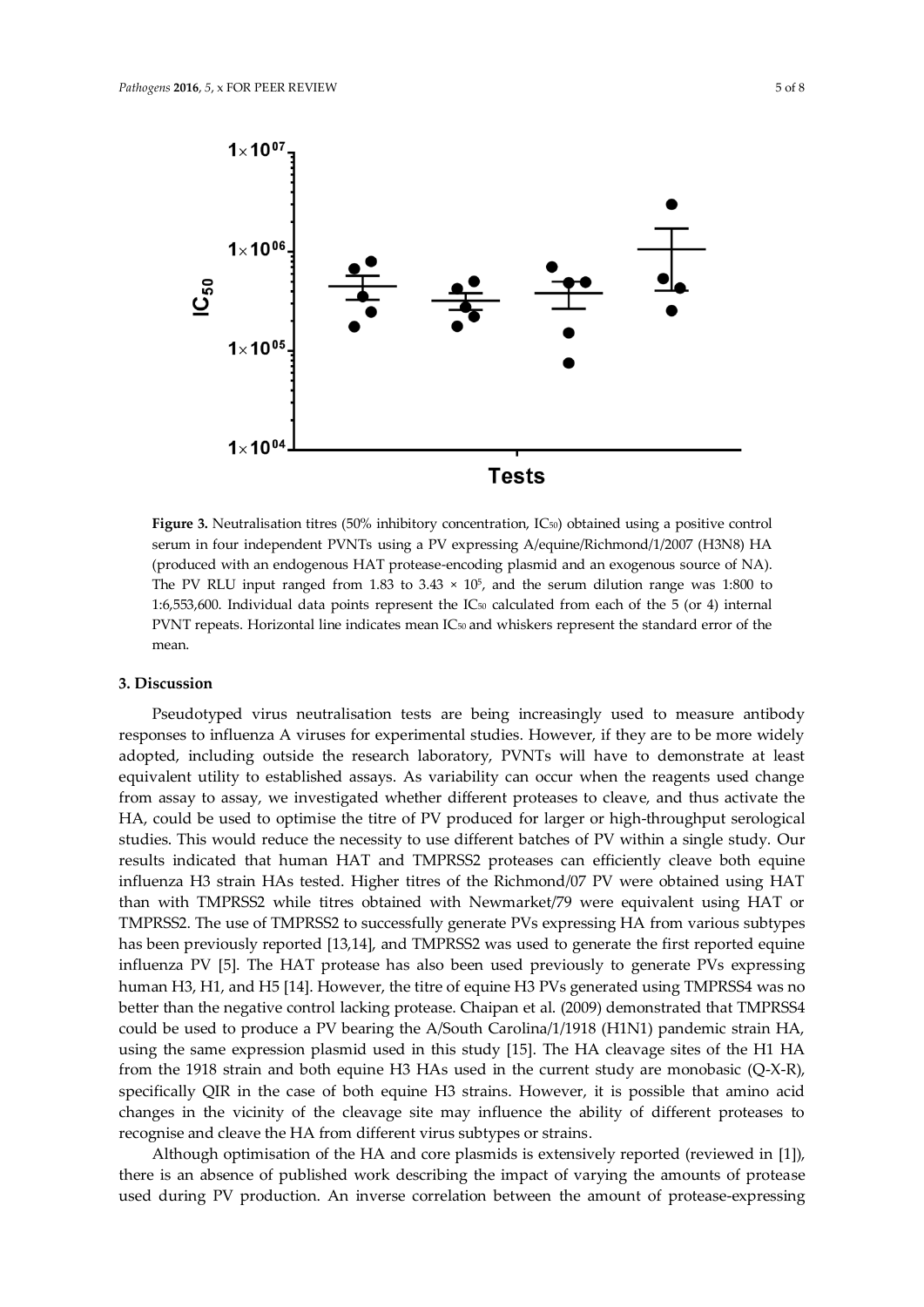plasmid used and the titre of PV obtained was demonstrated here. Thus, it is clear that plasmid titration is essential to maximise the concentration of activated PV particles.

We next investigated the impact on PV titre of employing a different source of NA. In the standard protocol, an exogenous source of NA (commercially purified *Clostridium perfringens*  enzyme) is used, but NA can be provided by inclusion of NA-expressing plasmids during cotransfection. Although it would have been more cost-effective to use an NA expression plasmid, use of exogenous NA was more efficient. However, it may be desirable to generate a PV expressing both HA and NA. For example, a comparison of neutralisation titres obtained with a PV expressing HA alone and one expressing both HA and NA would enable the measurement of the contribution of anti-neuraminidase antibodies to a protective immune response. For example, NA-inhibiting antibody titres could be measured by adding serial dilutions of serum to producer cells after transfection and measuring the reduction in titre of released PV in a similar approach to that used to determine neuraminidase inhibitor activity [16].

It is believed that only viruses with balanced enzymatic activity of the NA and HA binding avidity can survive in nature and that the HA and NA undergo compensatory co-evolution during antigenic drift in order to maintain this balance [17,18]. Nonetheless, different combinations of HA and NA may differ in their compatibility. A study using reverse genetics to generate reassortant viruses found that a reassortant with an H9N2 background and avian N3 NA replicated more efficiently in mice than the parental H9N2 virus but less efficiently in chickens, suggesting that an H9N3 reassortant might more readily become established in a mammalian host [19]. The N3 NA also had a significantly higher enzymatic activity than the N2 NA. In another study, supplying endogenous N1, N3, N4, and N9 NA (as co-transfected plasmids), all resulted in high titre PV production with the A/equine/Richmond/1/2007 HA (data not shown) with the N1 NA resulting in a PV titre equivalent to using exogenous NA. These results emphasise that whether it is preferable to provide neuraminidase activity exogenously or endogenously should be assessed on a case-bycase basis, depending on the application for which the PV is required.

Another point to consider is that the sialic acid receptor composition on the human-derived HEK293T/17 cells, used as the target cell line for the PVNT, is likely to be different to that of equine cells. An equine dermal cell line kindly provided by Dr. Pablo Murcia (University of Glasgow) was trialled in a PV titration assay, but the production titre was reduced compared to HEK293T/17 cells (data not shown). Equine cell lines are not easy to obtain commercially; isolation of equine influenza viruses is typically done in embryonated hens' eggs.

Finally, in a separate study, we tested the repeatability of the PVNT. Several studies have compared PVNT with other serological assays [1], but there is a paucity of similar published studies directly examining robustness of the PVNT. Four independent experiments were conducted on different days using the same batch of an A/equine/Richmond/07 (H3N8) HA-only PV. Results revealed no statistically significant differences in IC50 values between the tests, demonstrating intralaboratory consistency of the assay when performed by the same researcher. However, further studies are required, including an inter-laboratory assessment of the reproducibility of the assay. This testing is necessary if the PVNT is to become more widely adopted for equine influenza scientific work (e.g., studies of the impact of changes in the HA on antigenicity) and clinical applications such as equine vaccine evaluation, using a safe, reliable, flexible, biologically relevant system.

#### **4. Materials and Methods**

#### *4.1. Generation of H3 Pseudotyped Viruses*

The full-length HA genes of A/equine/Newmarket/1979 (H3N8) and A/equine/Richmond/2007 (H3N8) were kindly provided by Dr. Adam Rash and Dr. Debra Elton (Animal Health Trust, Newmarket, UK) who PCR-amplified the HA gene using the custom primers (Invitrogen) described in [5]. The PCR fragments were digested with restriction enzymes *EcoRV/BamHI* and *BamHI/XhoI* (Thermo Scientific) for A/equine/Newmarket/1979 and A/equine/Richmond/2007, respectively, and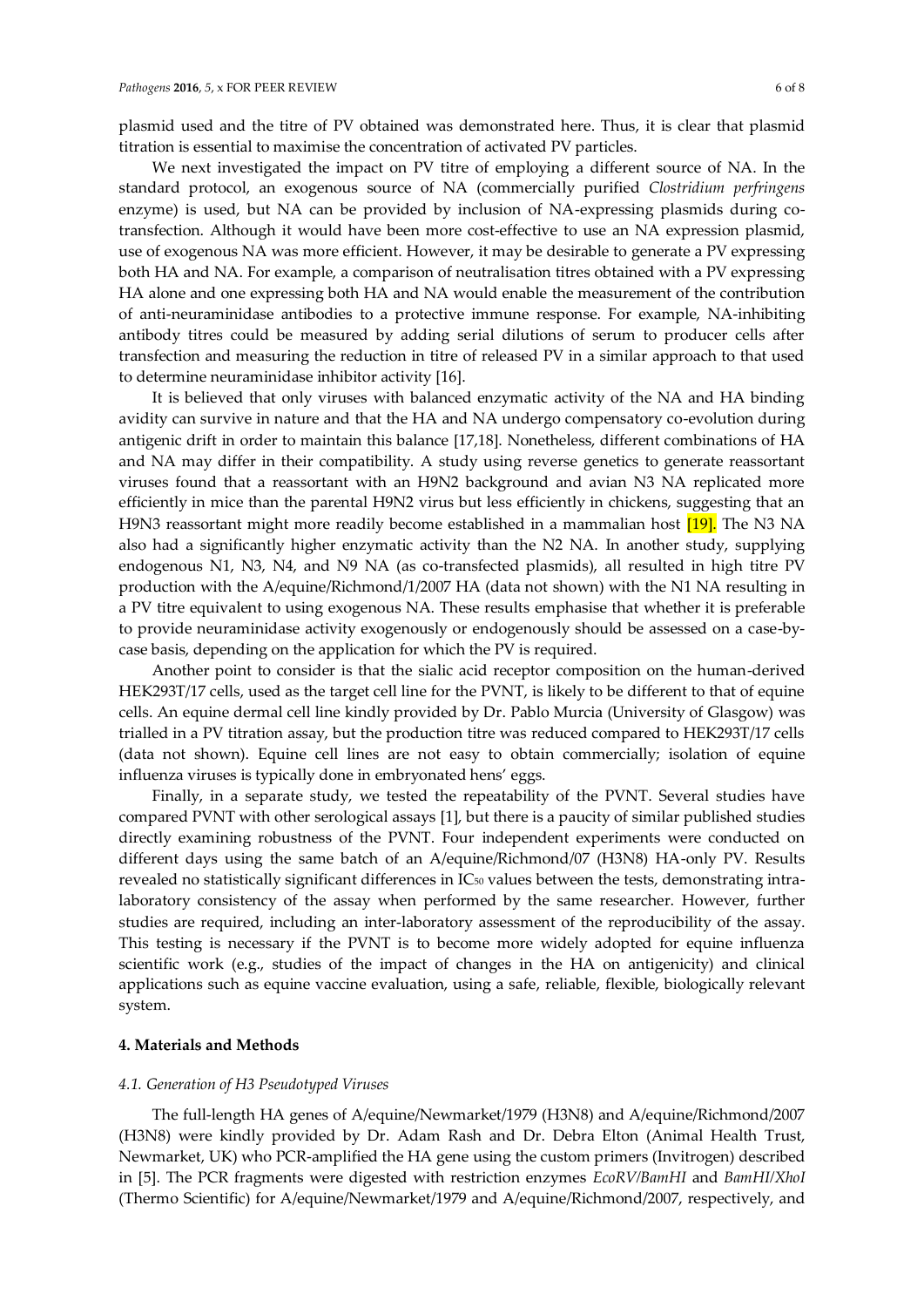cloned into the pI.18 expression plasmid. Both gene sequences were confirmed by bidirectional custom sequencing (GATC Biotech) using primers binding to the arms of the pI.18 vector.

Influenza pseudotyped lentivirus particles expressing the firefly luciferase reporter gene were generated by plasmid co-transfection as previously described [5] with the following variations. Different protease plasmids were used: pCAGGS-TMPRSS2, pCAGGS-TMPRSS4, and pCAGGS-HAT. The HAT and TMPRSS2 proteases were kindly provided by Dr. Hans Dieter Klenk (Philipps-Universität, Marburg, Germany) and the TMPRSS4 plasmid by Dr. Stefan Pohlmann (Leibniz-Institut für Primatenforschung, Göttingen, Germany). Polyethylenimine (PEI) was used as the transfection reagent. Neuraminidase was supplied either exogenously, by the addition of 1U of soluble *Clostridium perfringens* NA (Sigma) 24 h after transfection, or by transfection of an additional plasmid (pI.18) expressing the relevant viral NA. The NA gene of A/equine/Richmond/1/2007 (H3N8), GenBank accession number KF559336 was synthesised by Genscript and cloned into pUC57 before sub-cloning into pI.18 using restriction enzymes *BamHI*/*XhoI*.

#### *4.2. Pseudotyped Virus Neutralisation Test (PVNT)*

The PVs were titrated and neutralisation tests performed essentially as described previously using positive control serum from a hyper-immunised experimental pony and negative control serum from two influenza-naïve horses [5].

#### *4.3. Statistical Analysis*

Data were expressed as mean ± standard error of the mean. Differences between two data sets were tested with an unpaired *t*-test unless normal distributions could not be assumed, in which case the Mann-Whitney test was used. ANOVA was used to test repeated measures. *p*-values <0.05 were considered statistically significant. PVNA IC<sub>50</sub> values were calculated by normalising raw RLU values to assay controls and performing a non-linear regression analysis using GraphPad Prism version 7.01 for Windows, GraphPad Software, La Jolla California USA, www.graphpad.com. Raw data are available on request.

**Acknowledgments:** We are grateful to Eleonora Molesti and Francesca Ferrara for helpful advice.

**Author Contributions:** JMD and SDS were involved in study conception and design, RK was responsible for data acquisition, JMD, SDS, and RK were involved in analysis and interpretation of data and drafting of the manuscript. NT was involved in critical revision of the manuscript.

**Conflicts of Interest:** The authors declare no conflict of interest.

#### **Abbreviations**

The following abbreviations are used in this manuscript:

| EIV       | equine influenza virus                      |
|-----------|---------------------------------------------|
| HА        | haemagglutinin                              |
| HAT       | human airway trypsin-like protease          |
| NA        | neuraminidase                               |
| PV        | pseudotyped virus                           |
| PVNT      | pseudotyped virus neutralisation test       |
| TMPRSS2/4 | Transmembrane Protease Serine S1 member 2/4 |

#### **References**

- 1. Carnell, G.W.; Ferrara, F.; Grehan, K.; Thompson, C.P.; Temperton, N.J. Pseudotype-based neutralization assays for influenza: A systematic analysis. *Front. Immunol.* **2015**, *6*, 161.
- 2. Bottcher-Friebertshauser, E.; Klenk, H.D.; Garten, W. Activation of influenza viruses by proteases from host cells and bacteria in the human airway epithelium. *Pathog. Dis.* 2013, 69, 87-100.